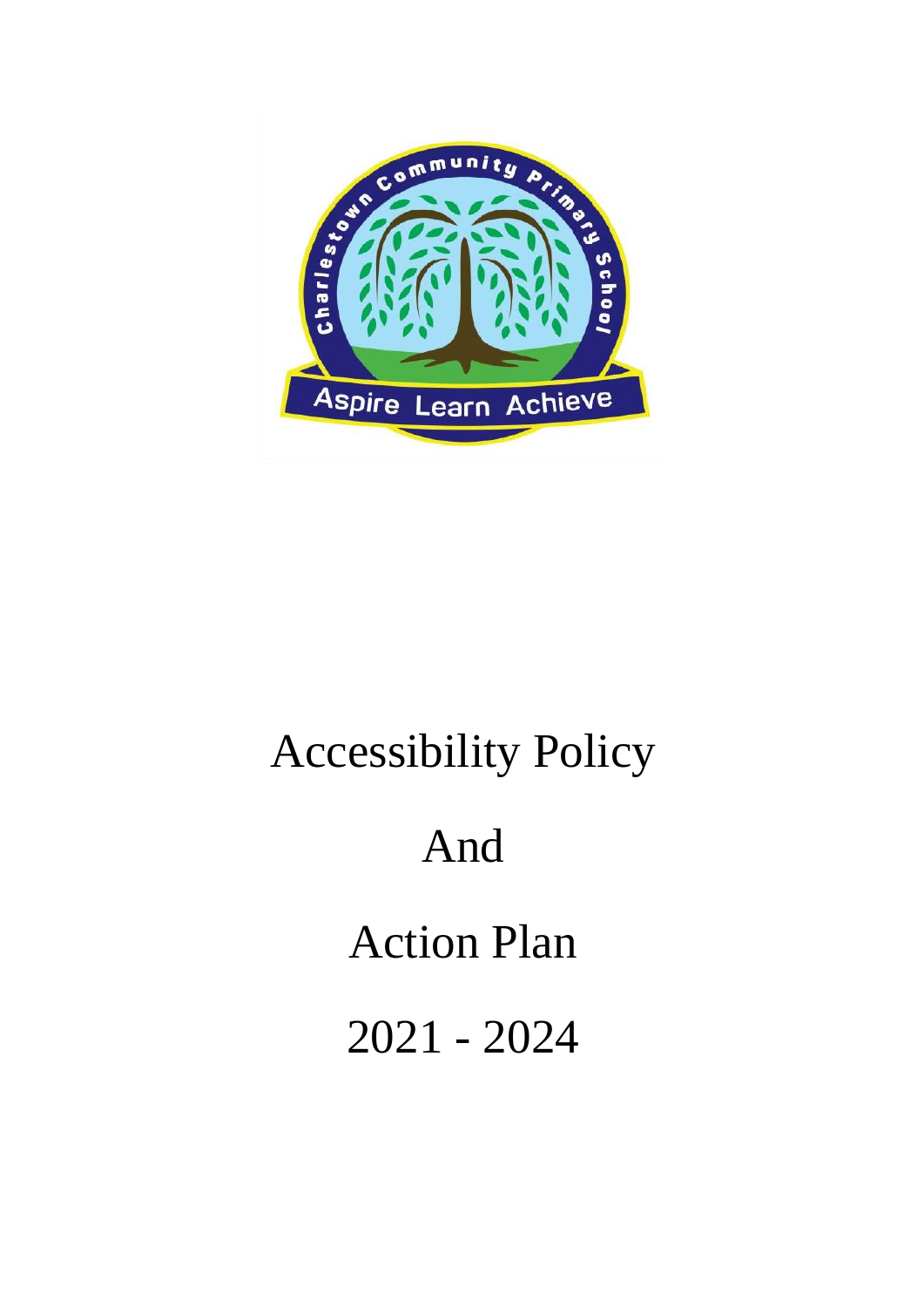**Charlestown Community Primary School**

**Accessibility Plan**





#### **Introduction:**

This plan is drawn up in accordance with the planning duty in the Equality Act 2010, schedule 10. It draws on the guidance set out in 'Accessible Schools: Planning to increase access to schools for disabled pupils', issued by the DfES in July 2002.

Charlestown Community Primary School's building is well designed to meet the needs of disabled pupils:

- The school is all on one floor so all classrooms are accessible both in the main building and the  $\Box$ EYFS unit.
- $\Box$ All public access rooms, including the main entrance, community room, toilets and halls are easily accessible and on one level. The community room outer door has a ramp which enables access.
- Disabled toilets are accessible around school one of which is also a medical room.  $\Box$

#### **Definitions of Disability:**

Disability is defined by the Equality Act 2010. In the Act, a person has a disability if:

- $\Box$ They have a physical or mental impairment
- The impairment has a substantial and long term adverse effect on their ability to perform  $\Box$ normal day – to day activities

For the purposes of the Act, these words have the following meanings:

- 'Substantial' means more than minor or trivial  $\Box$
- $\Box$ 'Long-term' means that the effect of the impairment has lasted or is likely to last for at least twelve months (there are special rules covering recurring or fluctuating conditions)
- $\Box$ 'Normal day- to- day activities' include everyday things like eating, washing, walking and going shopping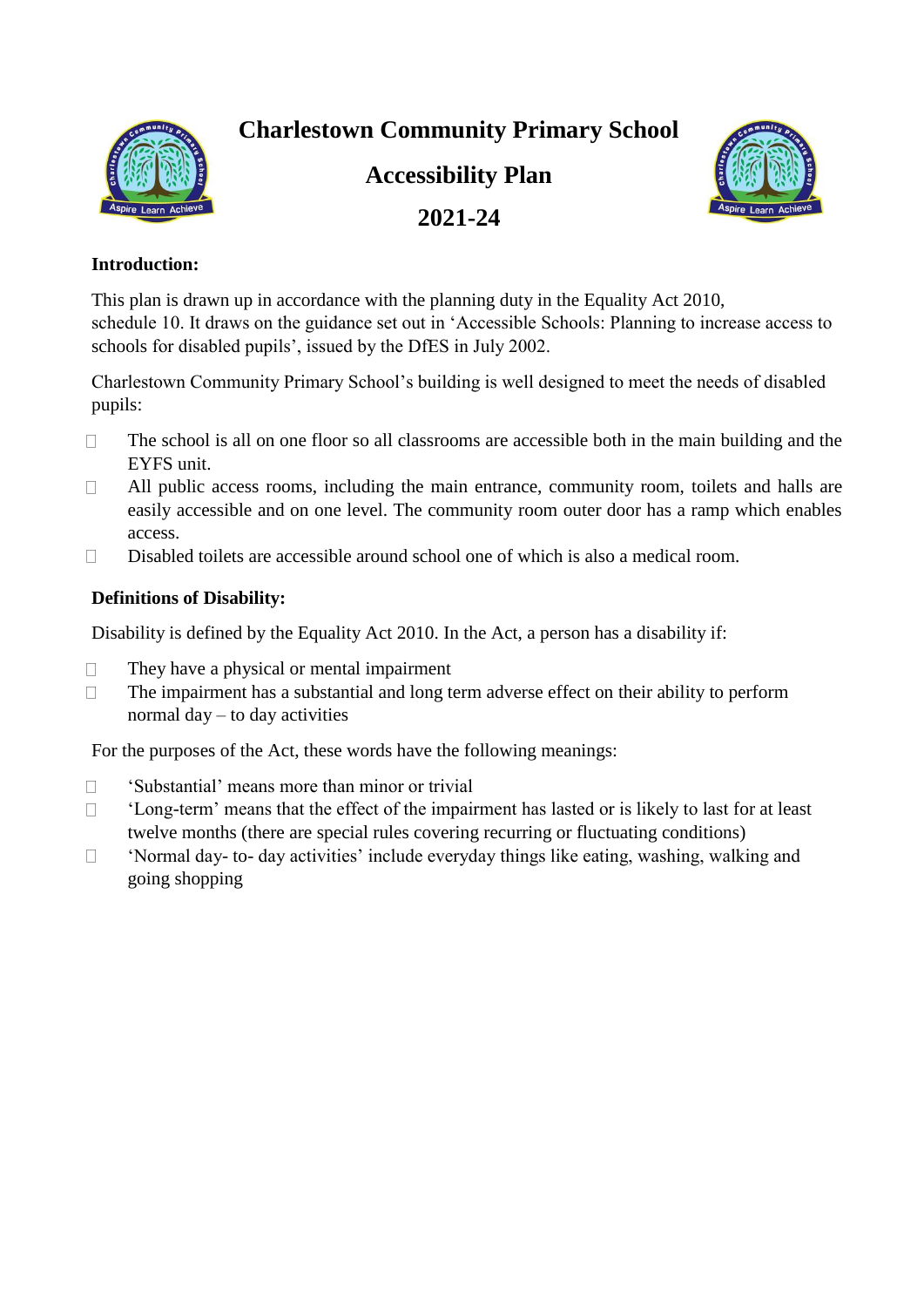#### **Key Objective:**

To reduce and eliminate barriers to access to the curriculum and to full participation in the school community for pupils and prospective pupils and our adults with a disability.

#### **Principles:**

1. Compliance with the Equality Act is consistent with the school's aims and equality policy and the operation of the school's SEND policy

The school recognises its duty under the Equality Act

- Not to discriminate against disabled pupils in their admissions and exclusions and provision of  $\Box$ education and associated services
- Not to treat disabled pupils less favourably  $\Box$
- To take reasonable steps to avoid putting disabled pupils at substantial disadvantage  $\Box$
- $\Box$ To publish an Accessibility Plan
- 2. In performing their duties, Governors and staff will have regard to the DRC (Disability Rights Commission) Code of Practice 2002
- 3. The school recognises and values parents' / carers' knowledge of their child's disability and its effect on his / her ability to carry out normal activities and respects the parents' / carers' and child's right to confidentiality
- 4. The school provides all pupils with a broad and balanced curriculum, differentiated and adjusted to meet the needs of individual pupils and their preferred learning styles; setting suitable learning challenges
- $\Box$ Responding to pupils' diverse needs
- Overcoming potential barriers to learning and assessment for individual and groups of pupils  $\Box$

Charlestown Community Primary School has identified the following points for action as part of the Accessibility Action Plan in order to achieve the key objective:

#### **a) Access to the Curriculum:**

- To continue to provide appropriate speech and language provision across school.  $\Box$
- To develop the staff understanding of the emotional needs of children with social, emotional  $\Box$ and mental health needs
- To provide effective support for EAL pupils in school  $\Box$
- To increase staff and children's awareness of effective working with children who have a  $\Box$ hearing impairment

#### **b) Physical Access:**

- To ensure continued improved access for pupils who may experience difficulty moving around  $\Box$ school
- To ensure that children with hearing impairment have needs met within the classroom and other  $\Box$ areas of school

#### **c) Access to Information:**

- To develop effective EAL support  $\Box$
- To develop alternative ways of communication for parents / carers particularly those with EAL.  $\Box$
- To continue to develop effective methods of communication for SEND pupils' families.  $\Box$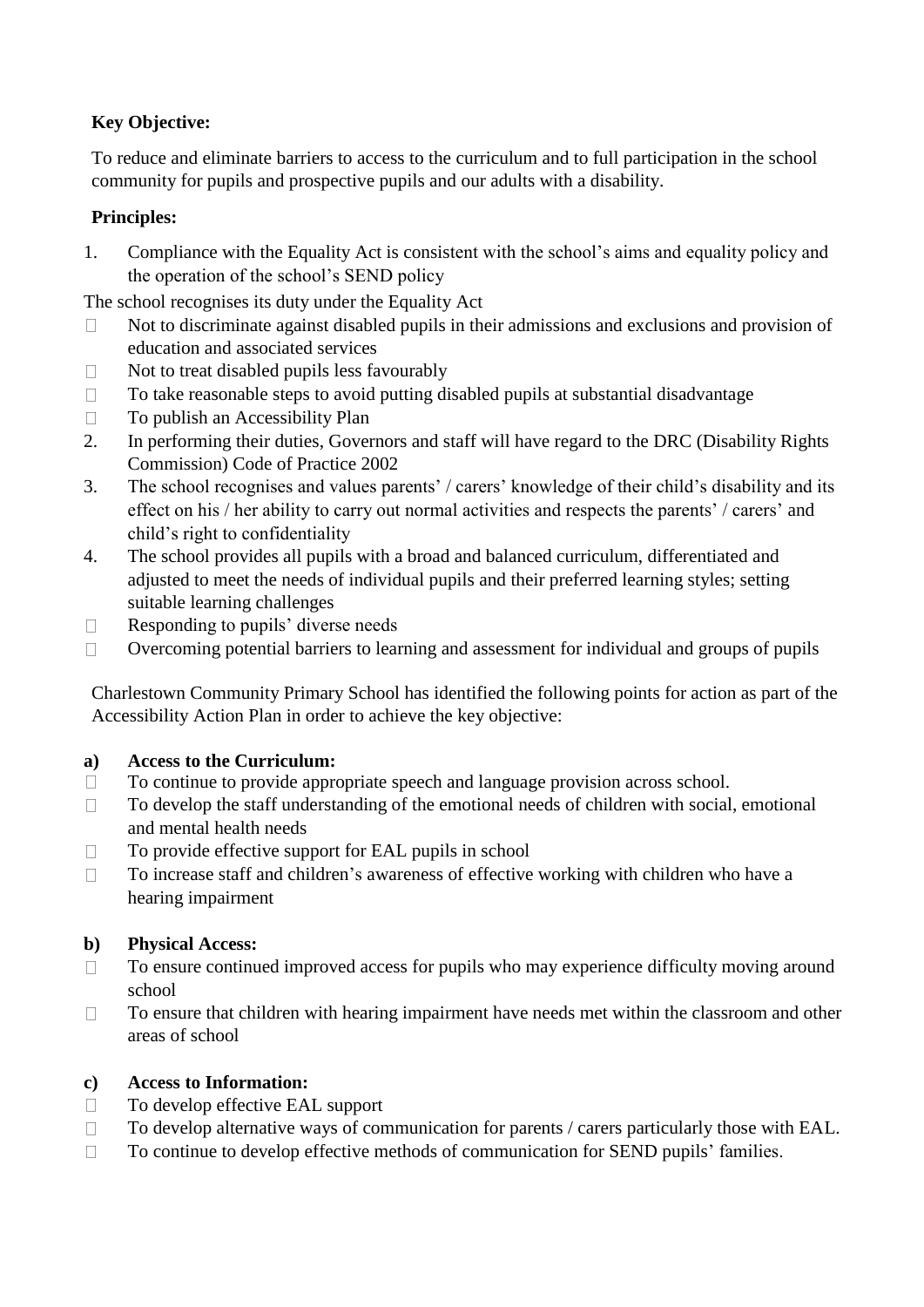#### **Linked Policies:**

This plan will contribute to the review and revision of related school policies where and when necessary, e.g.

- Teaching and learning policies  $\Box$
- SEND Policy  $\Box$
- Equality Policy  $\Box$
- Curriculum Policies  $\Box$
- Health and Safety Policy  $\Box$
- $\Box$ Behaviour Policy
- $\Box$ LA Admissions Policy

| This policy / plan was agreed:       | January 2021 |
|--------------------------------------|--------------|
| This policy / plan will be reviewed: | January 2024 |
| Signed:                              | A. Collis    |
| <b>Chair of Governors:</b>           | B. McKeown   |

This plan can be made available in other formats if requested.

The following documents have been taken into account in the production of this policy:

- $\Box$ Equality Act 2010, schedule 10
- Accessible Schools: Planning to increase access to schools for disabled pupils (July 2002)  $\Box$
- The SEND Code of Practice 0 to 25 Years (January 2015) $\Box$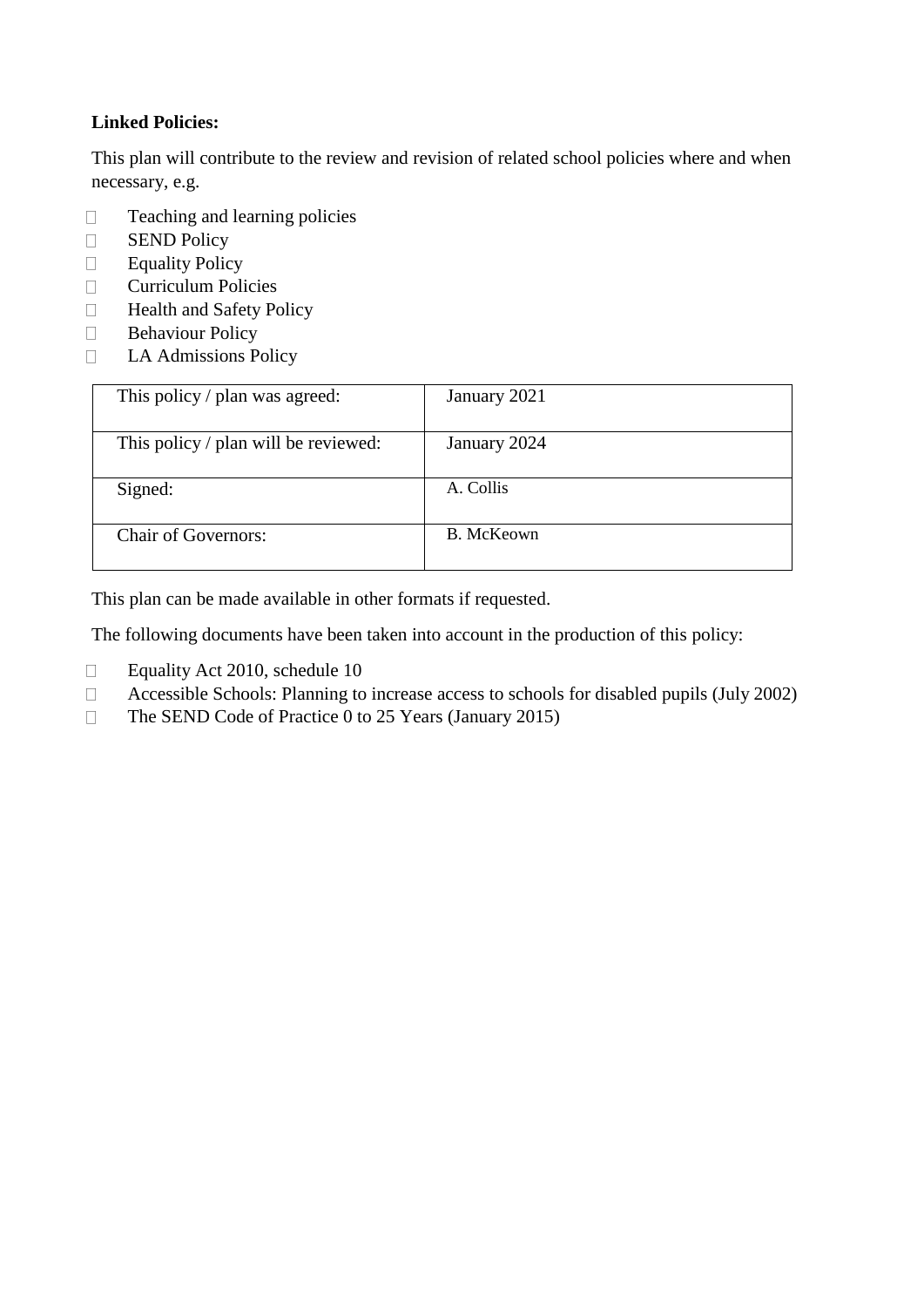## **Section 1: Access to the Curriculum**

*Equality 2010 Schedule 10 states that schools must show how they intend to plan for improved access for disabled students. This action plan indicates what our school will do to improve Access to the Curriculum.* 

| <b>Target</b>                                             | <b>Task</b>                                                                        | <b>Timescale</b>                                                                   | <b>Responsibility</b>                                   | <b>Desired Outcome</b>                                                                                                     |
|-----------------------------------------------------------|------------------------------------------------------------------------------------|------------------------------------------------------------------------------------|---------------------------------------------------------|----------------------------------------------------------------------------------------------------------------------------|
| To continue to<br>provide<br>appropriate speech           | Train support staff in Elklan                                                      | Autumn 2021                                                                        | SENDCo / Head or Deputy<br>/ Business Manager<br>SENDCo | Identified children will receive in<br>class support                                                                       |
| and language<br>provision across<br>school.               | Initial assessments<br>completed (new pupils)                                      | <b>Start of Summer Term 2021</b><br>(depending on date of<br>appointment/COVID-19) | <b>SaLT</b><br>SENDCo                                   | Children's needs will continue to<br>be identified and met more<br>consistently                                            |
|                                                           | SaLT targets implemented<br>into IEP an linked with<br><b>Edukey Provision Map</b> | Summer Term 2021<br>(depending on date of<br>appointment/COVID-19)                 | SaLT<br>SENDCo                                          |                                                                                                                            |
| To develop the<br>staff understanding<br>of the emotional | Introduce the on-line Boxall<br>Profile to Teachers, TAs and<br>Learning Mentors.  | February 2021                                                                      | <b>SENDCo</b>                                           | Staff will understand the needs<br>of children with social,<br>emotional and mental health<br>needs and provide support    |
| needs of children<br>with social,<br>emotional and        | Complete EBPs for ARC<br>children, SEMH children and<br>current Year 5.            | By Summer Term 2021                                                                | SENDCo, ARC staff,<br>Teachers, LM,                     | which will enable children to<br>access the curriculum and their<br>learning. Improved outcomes for<br>vulnerable children |
| mental health<br>needs                                    | Take part in Manchester<br><b>Mentally Healthy Schools</b><br>programme.           | Ongoing from July 2020                                                             | <b>Mentally Healthy Schools</b><br>Lead.                | Staff will access training from<br>the M/c Mentally Healthy<br><b>Schools Programme</b><br>Identified pupils will access   |
|                                                           | Participate in the Nurture UK<br>programme and achieve<br>award                    | <b>Ongoing from September</b><br>2020                                              | SENDco                                                  | Place 2 Be sessions.<br>Children will become<br>ambassadors for the Mentally<br>Healthy School programme                   |
| To provide<br>effective support<br>for EAL pupils in      | <b>EAL Lead identified</b><br>Baseline assessments for                             | January 2021<br>Start Summer Term 2021 and                                         | <b>EAL</b> Lead<br><b>EAL</b> Lead                      | Children more able to access the<br>curriculum and improved<br>outcomes. Earlier interventions                             |
| school                                                    | children new to Charlestown<br>with EAL                                            | ongoing (if COVID-19) allows,                                                      | <b>Teaching Staff</b>                                   | in place with positive outcomes<br>evident.                                                                                |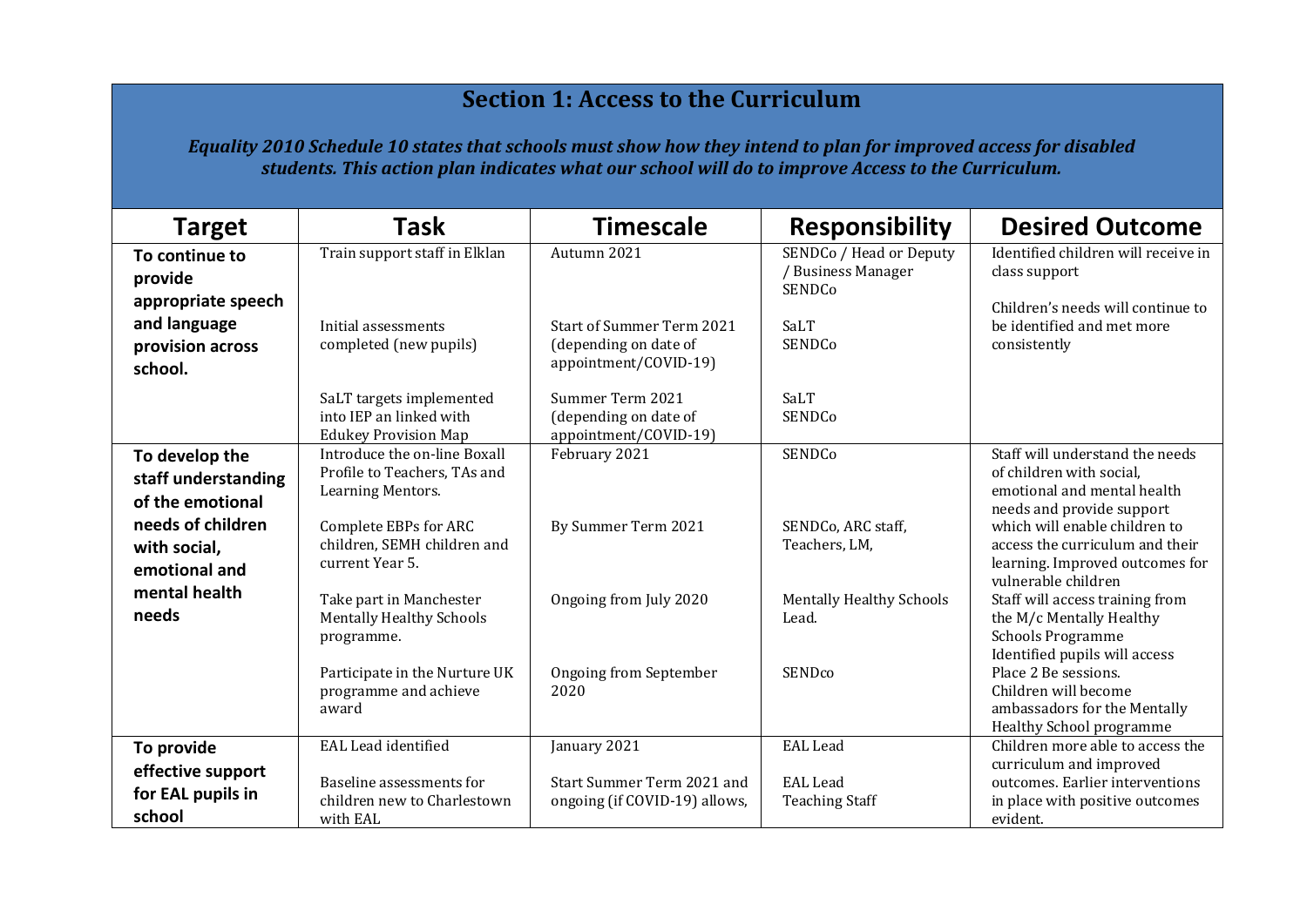| To increase staff<br>awareness of<br>effective working<br>with children who<br>have a hearing<br>impairment                                                                                                                                       | Teachers to receive training.<br>Implement strategies<br>identified.                                                                                                                                                                    | <b>Jan 2021</b><br>When children return to<br>school post Lockdown                                                                                                                 | SENDCo<br><b>Teaching Staff</b><br><b>Teaching Staff/TAs</b>         | Children can fully access their<br>learning and curriculum and<br>make progress.                                                                                                                            |  |
|---------------------------------------------------------------------------------------------------------------------------------------------------------------------------------------------------------------------------------------------------|-----------------------------------------------------------------------------------------------------------------------------------------------------------------------------------------------------------------------------------------|------------------------------------------------------------------------------------------------------------------------------------------------------------------------------------|----------------------------------------------------------------------|-------------------------------------------------------------------------------------------------------------------------------------------------------------------------------------------------------------|--|
| <b>Section 2: Physical Access</b><br>Equality 2010 Schedule 10 states that schools must show how they intend to plan for improved access for disabled<br>students. This action plan indicates what our school will do to improve Physical Access. |                                                                                                                                                                                                                                         |                                                                                                                                                                                    |                                                                      |                                                                                                                                                                                                             |  |
| <b>Target</b>                                                                                                                                                                                                                                     | <b>Task</b>                                                                                                                                                                                                                             | <b>Timescale</b>                                                                                                                                                                   | Responsibility                                                       | <b>Desired Outcome:</b>                                                                                                                                                                                     |  |
| To ensure continued<br>improved access for<br>pupils who may<br>experience difficulty<br>moving around<br>school.                                                                                                                                 | Access to toilet facilities for<br>wheelchair users is<br>appropriate.<br>Staff working with disabled<br>children are fully trained in<br>moving and handling,<br>transfers and toileting.                                              | Ongoing<br>Check facilities for change of<br>Year group in September<br>2021.<br>Train staff when children<br>back in school following<br>lockdown (COVID-19). Latest<br>Sept 2021 | <b>SENDCo</b><br>SENDCo/Key Worker<br>SENDCo                         | Staff working with identified<br>children are trained by Physio<br>team and/or LOIS.<br>Staff will have a clear<br>understanding of needs and be<br>able to plan effectively.                               |  |
| To ensure that<br>children with hearing<br>impairment have<br>needs met within the<br>classroom and other<br>areas of school                                                                                                                      | Seating position is identified.<br>All staff made aware of<br>children with HI to ensure<br>access to large group<br>activities (eg Assembly).<br>Pupil Passports are up to date<br>and accessible for staff in<br>relevant classrooms. | When children return to<br>school post lockdown. Latest<br>Sept 2021<br>Summer Term 2021<br>Easter 2021                                                                            | SENDCo/Class Teacher<br>SENDCo/Class Teacher<br>SENDCo/Class Teacher | Any child in school who has a<br>hearing impairment to have a<br>care plan and evacuation plan in<br>place<br>Staff will have had access to<br>training to support pupils who<br>have a hearing impairment. |  |